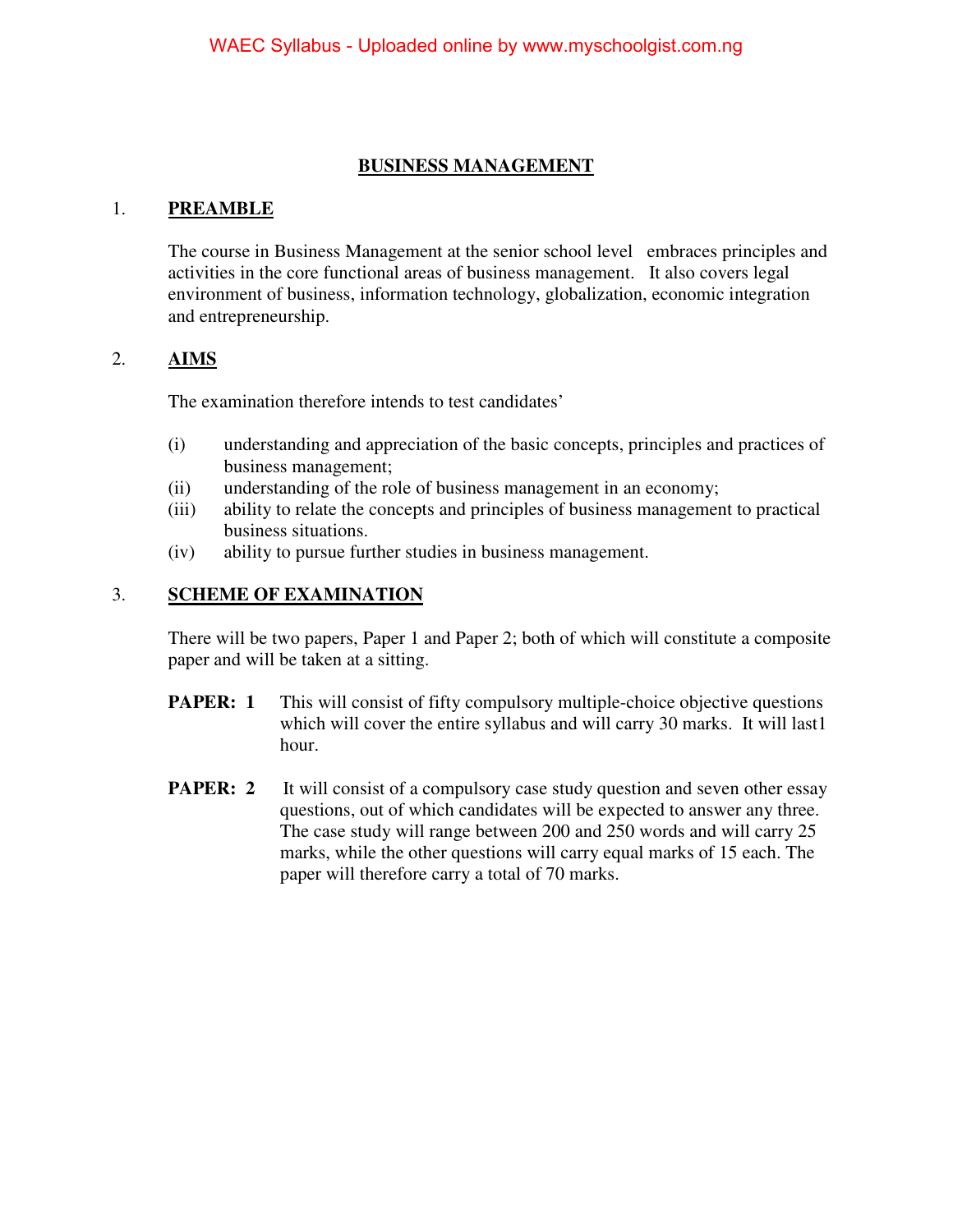### 4. **DETAILED SYLLABUS**

| <b>TOPICS</b>                            | <b>NOTES</b>                                                                                                                                                                                                                                                                                                                                    |
|------------------------------------------|-------------------------------------------------------------------------------------------------------------------------------------------------------------------------------------------------------------------------------------------------------------------------------------------------------------------------------------------------|
| <b>1. NATURE OF</b><br><b>MANAGEMENT</b> |                                                                                                                                                                                                                                                                                                                                                 |
| 1.1 Meaning and Process of<br>Management | 1.1.1 Meaning of Management and<br>administration<br>1.1.2 Basic Functions of<br>1.1.3 Levels of Management<br>1.1.4 Types and Roles of Managers<br>1.1.5 Difference between Administration<br>and Management                                                                                                                                   |
| 1.2 Forms of Business<br>Organization    | 1.2.1 Meaning of Business Organization<br>1.2.2. Identification of Major Forms: (Sole<br>Proprietorship, Partnership,<br>Limited Liability Company, Public<br>orations, Co-operative society)<br>1.2.3. Procedures for the<br>formations/Characteristics,<br>advantages and disadvantages of each<br>form.<br>1.2.4 Causes of business failure. |
| 1.3 Business and Society                 | 1.3.1 Meaning of Business Environment<br><b>Business Environment,</b><br>1.3.2 Forces in the Businesses Environment<br>1.3.3 Ethical, legal and social<br>responsibilities of Businesses.<br>1.3.4 Primary and Secondary stakeholders -<br>meaning and differences.<br>1.3.5 Responsibilities of businesses towards                             |
| 2. FUNCTIONS OF<br><b>MANAGEMENT</b>     |                                                                                                                                                                                                                                                                                                                                                 |
| 2.1 Planning and Decision<br>Making      | 2.1.1 Meaning and importance of planning<br>2.1.2 Steps in planning, Types<br>.2.1.3 Meaning and of planning, Limitations<br>to planning<br>2.1.3 Meaning and importance of decision<br>making.                                                                                                                                                 |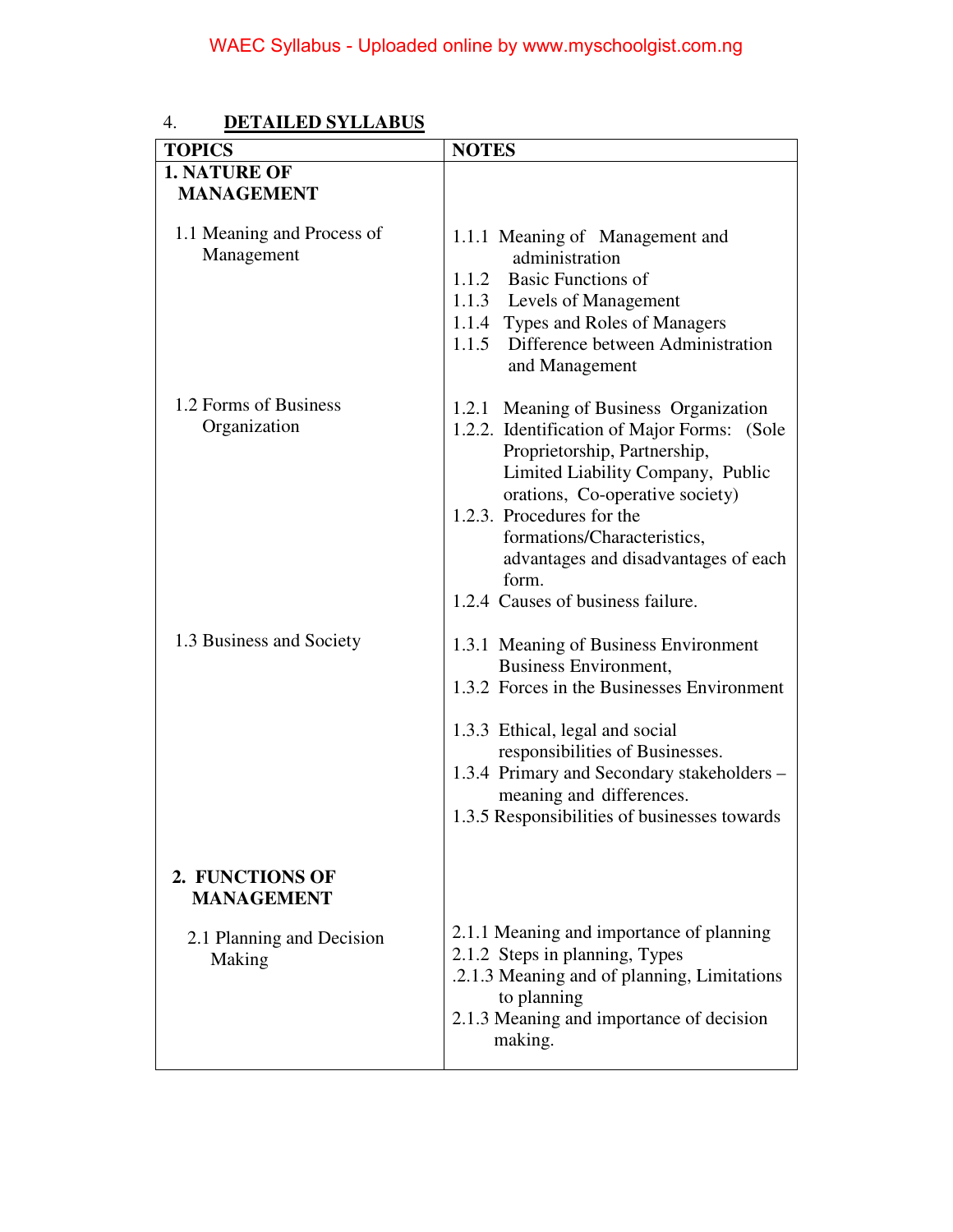| <b>TOPICS</b>   | <b>NOTES</b>                                              |  |  |
|-----------------|-----------------------------------------------------------|--|--|
|                 | Step in the decision making process.<br>2.1.4             |  |  |
|                 | Types of (Programmed and Non-<br>2.1.5                    |  |  |
|                 | programmed) decisions.                                    |  |  |
|                 | 2.1.6 Levels of management decisions.                     |  |  |
| 2.2 Organizing  | 2.2.1 Meaning, importance and activities of<br>organizing |  |  |
|                 | 2.2.2 Principles of organizing,                           |  |  |
|                 | Organizational structure and                              |  |  |
|                 | Organizational chart                                      |  |  |
|                 | 2.2.3 Centralization and decentralization-                |  |  |
|                 | meaning differences, advantages and<br>disadvantages.     |  |  |
|                 | 2.2.4 Meaning and benefits of delegation.                 |  |  |
|                 | 2.2.5 Reasons why managers do not delegate                |  |  |
|                 | 2.2.6 Reasons why subordinates do not                     |  |  |
|                 | accept Delegation                                         |  |  |
|                 | 2.2.7 Guidelines for delegation                           |  |  |
| 2.3 Directing   | 2.3.1 Meaning and elements of directing                   |  |  |
|                 | 2.3.2 Motivation – meaning, intrinsic and                 |  |  |
|                 | extrinsic factors                                         |  |  |
|                 | 2.3.3 Maslow's Hierarchy of Needs.                        |  |  |
|                 | 2.3.4 Leadership importance of good<br>leadership.        |  |  |
|                 | 2.3.5 Leadership styles and Sources of                    |  |  |
|                 | power available to leaders.                               |  |  |
|                 | 2.3.6 Communication –meaning,                             |  |  |
|                 | importance,                                               |  |  |
|                 | channel formal and informal                               |  |  |
|                 | 2.3.7 The Communication process                           |  |  |
|                 | 2.3.8 Barriers to communication                           |  |  |
|                 | 2.3.9 Guidelines to effective                             |  |  |
|                 | communication                                             |  |  |
| 2.4 Controlling | 2.4.1 Meaning and reasons for controlling                 |  |  |
|                 | 2.4.2 Steps in controlling.                               |  |  |
|                 | 2.4.3 Tools for controlling                               |  |  |
|                 |                                                           |  |  |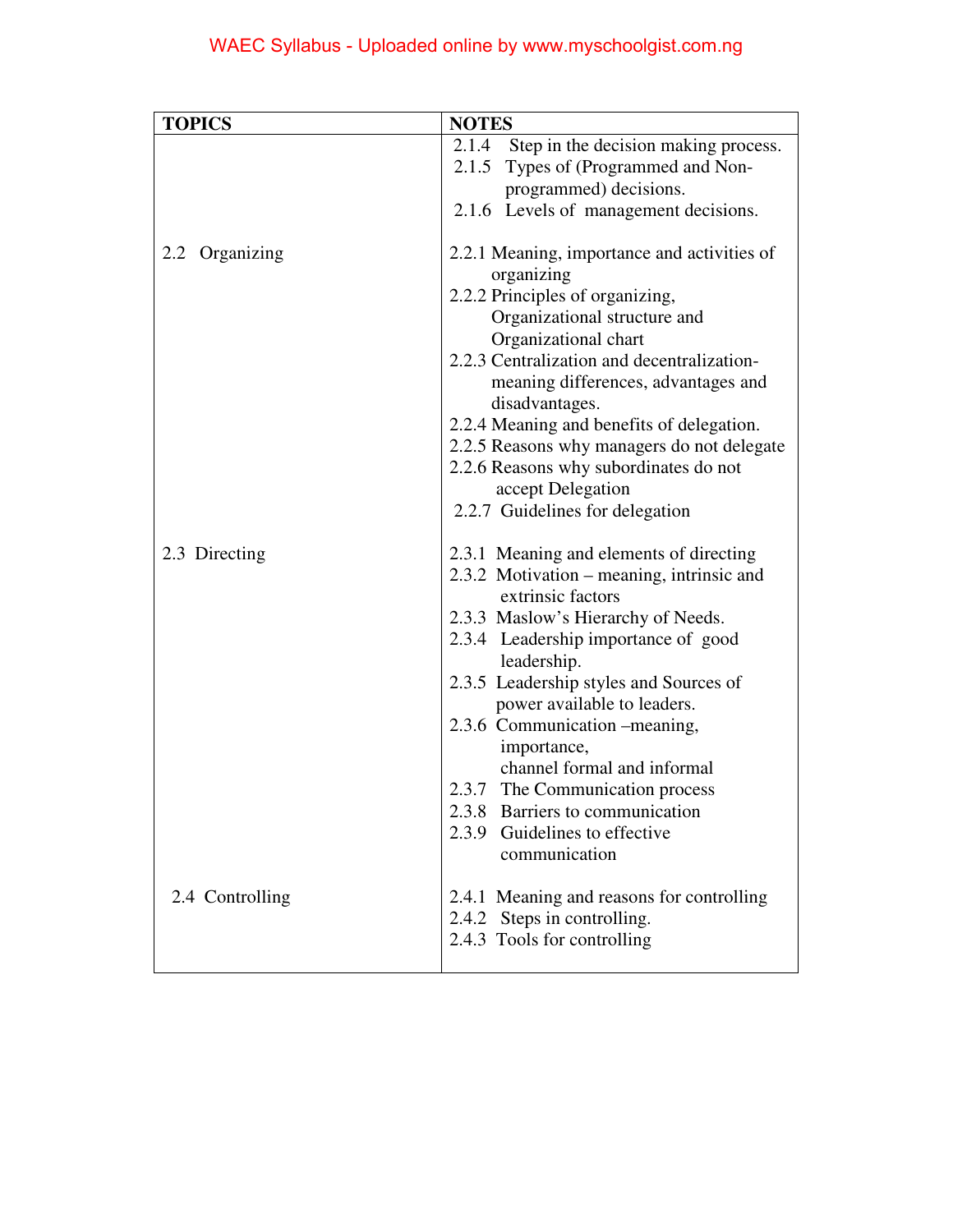| <b>TOPICS</b>                                | <b>NOTES</b>                                |  |  |
|----------------------------------------------|---------------------------------------------|--|--|
| 3.<br><b>MANAGEMENT</b>                      | 3.1 Concept of ICT                          |  |  |
| <b>INFORMATION</b>                           | 3.2 Data and information, meaning,          |  |  |
| <b>TECHNOLOGY</b>                            | differences;                                |  |  |
|                                              | and sources of business information         |  |  |
|                                              | 3.3 Functions of the computer               |  |  |
|                                              | 3.4 Applications of computers in Business   |  |  |
|                                              | 3.5 Advantages and challenges of the use of |  |  |
|                                              | Computers in business                       |  |  |
|                                              |                                             |  |  |
| $\overline{4}$ .<br><b>LEGAL ENVIRONMENT</b> |                                             |  |  |
| <b>OF BUSINESS</b>                           |                                             |  |  |
| 4.1 Law of Contract                          | 4.1.1. Meaning and elements of contract     |  |  |
|                                              | 4.1.2 Classification of contracts           |  |  |
|                                              | 4.1.3 Vitiating factors (Void and Voidable  |  |  |
|                                              | contracts)                                  |  |  |
|                                              | 4.1.4 Ways of discharging a contract        |  |  |
|                                              |                                             |  |  |
| Principles of Agency<br>4.2                  | 4.2.1 Creation of agency                    |  |  |
|                                              | 4.2.2 Rights and duties of a principal      |  |  |
|                                              | 4.2.3 Rights and duties of an agent         |  |  |
|                                              | 4.2.4 Termination of agency                 |  |  |
|                                              |                                             |  |  |
| 4.3 Negotiable Instruments                   | 4.3.1 Meaning and characteristics of        |  |  |
|                                              | negotiable instruments                      |  |  |
|                                              | 4.3.2 Types of negotiable instruments       |  |  |
|                                              | (Cheques; Bills of exchange;                |  |  |
|                                              | Promissory notes)                           |  |  |
|                                              | 4.3.3 Cheques: Class, types, advantages,    |  |  |
|                                              | disadvantages and ways of avoiding          |  |  |
|                                              | cheque frauds.                              |  |  |
|                                              |                                             |  |  |
| 5. FINANCE AND                               |                                             |  |  |
| <b>FINANCIAL</b>                             |                                             |  |  |
| <b>INSTITUTIONS</b>                          |                                             |  |  |
| 5.1 Money                                    | 5.1.1 Meaning and characteristics of money  |  |  |
|                                              | 5.1.2 Functions of money                    |  |  |
|                                              | 5.1.3 Meaning and causes of inflation       |  |  |
|                                              |                                             |  |  |
| 5.2 Banking                                  | 5.2.1 Types of banks                        |  |  |
|                                              | 5.2.2 Functions of the Central bank         |  |  |
|                                              | 5.2.3 Functions of commercial and other     |  |  |
|                                              | types of banks                              |  |  |
|                                              | 5.2.4 Types of bank accounts.               |  |  |
|                                              | 5.2.5 Tools of monetary control             |  |  |
|                                              |                                             |  |  |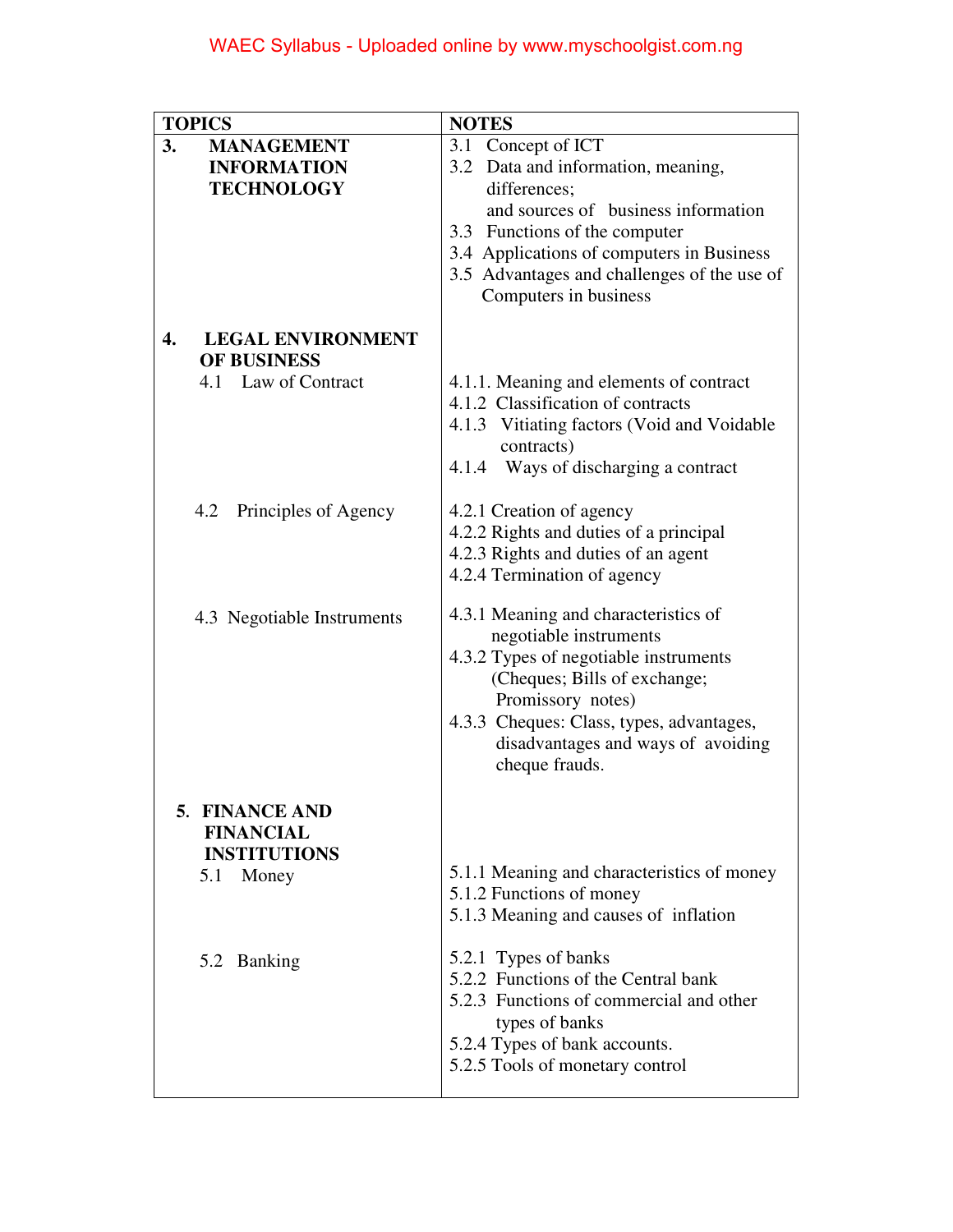| <b>TOPICS</b>                                                                                                         | <b>NOTES</b>                                                                                                                                                                                                                                                                                                                                                                             |
|-----------------------------------------------------------------------------------------------------------------------|------------------------------------------------------------------------------------------------------------------------------------------------------------------------------------------------------------------------------------------------------------------------------------------------------------------------------------------------------------------------------------------|
| 5.3 Risk Management<br>and Insurance                                                                                  | 5.3.1 Meaning of risk and risk management<br>5.3.2 Types of business risks<br>5.3.3 Meaning and importance of insurance<br>5.3.4 Principles of insurance<br>5.3.5 Types of insurance and insurance<br>Policies                                                                                                                                                                           |
| 5.4<br><b>Stock Exchange</b>                                                                                          | 5.4.1 Meaning and functions<br>5.4.2 Types of securities                                                                                                                                                                                                                                                                                                                                 |
| <b>ROLE OF GOVERNMENT</b><br>6.<br><b>IN THE ECONOMY</b>                                                              | 6.1 Role of government in an economy<br>6.2 Sources and types of government<br>revenue<br>6.3 Purpose of taxation<br>6.4 Types of taxes and challenges of tax<br>collection<br>6.5 Types and items of government<br>Expenditure                                                                                                                                                          |
| 7.<br><b>INTERNATIONAL</b><br><b>TRADAND PROBLEMS</b><br>OF DEVELOPING<br><b>ECONOMIES</b><br>7.1 International Trade | 7.1.1 Meaning of trade<br>7.1.2 Difference between domestic and<br>international trade<br>7.1.3 Documents used in domestic and<br>international trade<br>7.1.4 Reasons for international trade<br>7.1.5 Theories of absolute cost and<br>comparative cost advantage<br>7.1.6 Restrictions in International trade<br>Balance of Payments (BOP) and<br>measures for correcting BOP deficit |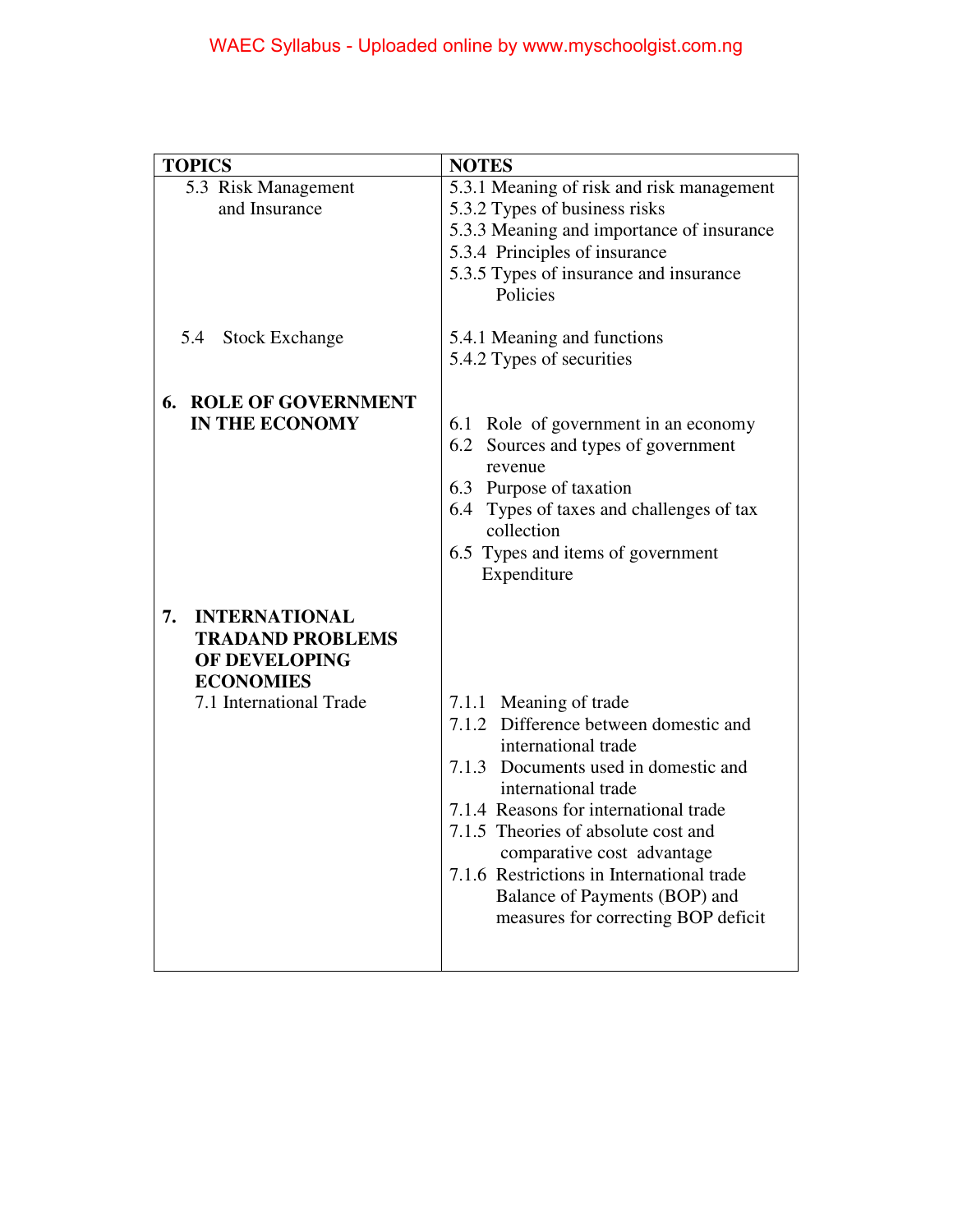| <b>TOPICS</b>                                                                                | <b>NOTES</b>                                                                                                                                                                                                                                                                                                                                                                                           |  |  |
|----------------------------------------------------------------------------------------------|--------------------------------------------------------------------------------------------------------------------------------------------------------------------------------------------------------------------------------------------------------------------------------------------------------------------------------------------------------------------------------------------------------|--|--|
| Developing Economies<br>7.2                                                                  | 7.2.1 Challenges of developing economies<br>in relation to International trade<br>7.2.2 Ways of improving Developing<br>Economies by Government<br>Role of the following institutions in<br>7.2.3<br>international trade: International<br>Monetary Fund (IMF), International<br>Bank for Reconstruction and<br>Development (IBRD), United Nations<br>Conference on Trade and<br>Development (UNCTAD). |  |  |
| <b>GLOBALIZATION AND</b><br>8.<br><b>ECONOMIC</b>                                            |                                                                                                                                                                                                                                                                                                                                                                                                        |  |  |
| <b>INTEGRATION</b>                                                                           |                                                                                                                                                                                                                                                                                                                                                                                                        |  |  |
| 8.1 Globalization                                                                            | Meaning and causes of globalization<br>8.1.1<br>8.1.2 Advantages and disadvantages of<br>Globalization                                                                                                                                                                                                                                                                                                 |  |  |
| 8.2 Economic integration                                                                     | 8.2.1 Meaning of economic integration<br>8.2.2 Roles of the following in economic<br>integration :<br>Economic Community of West<br>African States (ECOWAS), African<br>Union (AU), European<br>Union (EU), P African European Pacific<br>Countries Association of South and<br>Eastern Asian Nations (ASEAN).                                                                                         |  |  |
| <b>FUNCTIONAL</b><br>9.<br><b>MANAGEMENT</b><br>9.1 Elements of Human<br>Resource Management | 9.1.1 Meaning of human resource<br>Management<br>9.1.2 Functions of human resource<br>management<br>9.1.3 Steps in the recruitment and selection<br>process<br>9.1.4 Sources of recruitment<br>9.1.5 Types of training;<br>9.1.6 Job Analysis (job description and job<br>specification)<br>9.1.6 Performance appraisal - meaning and<br>importance                                                    |  |  |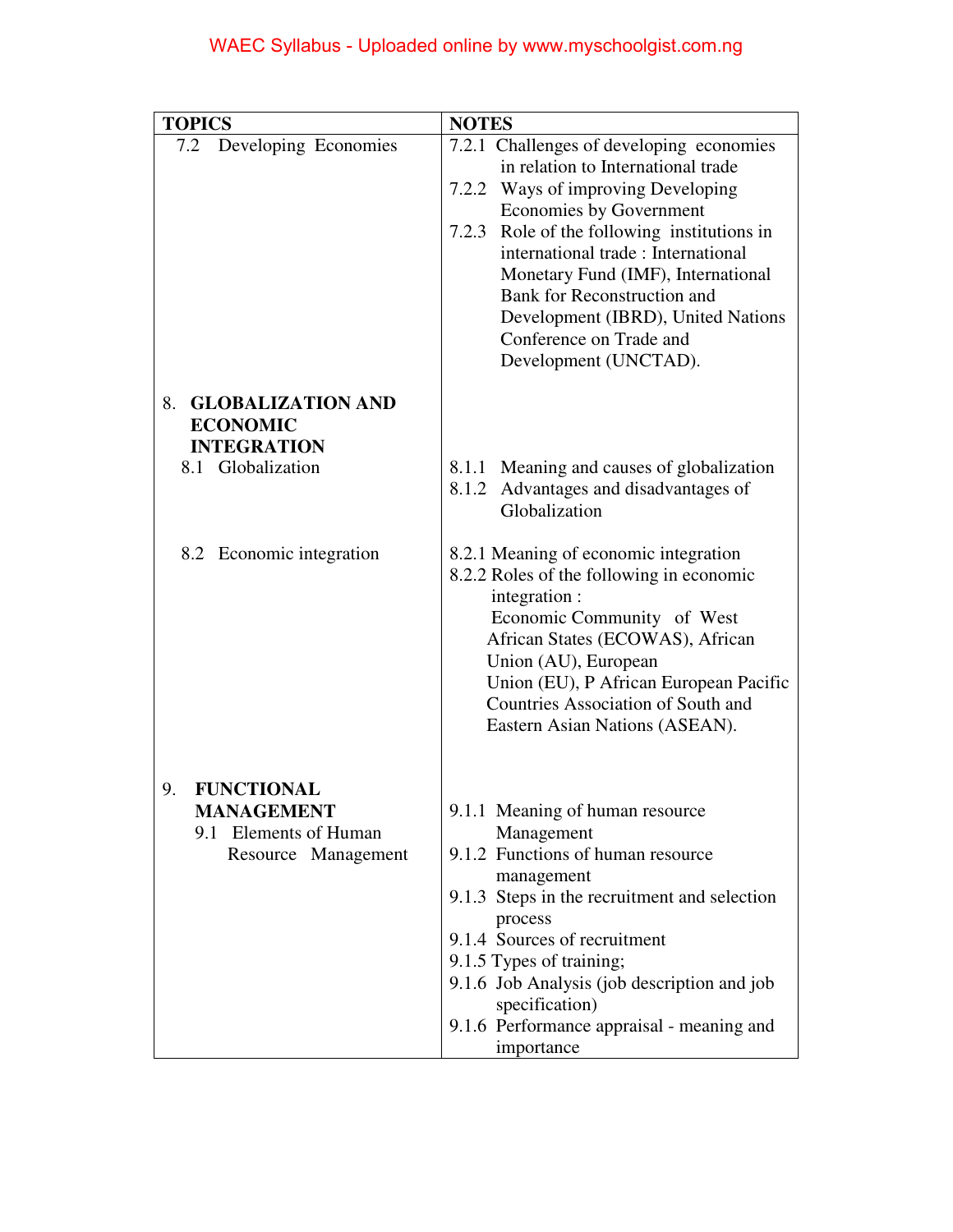| <b>TOPICS</b> |                                                 | <b>NOTES</b>                                                                                                                                                                                                                                                                                                                                                                                                                                                                                                                                                                               |
|---------------|-------------------------------------------------|--------------------------------------------------------------------------------------------------------------------------------------------------------------------------------------------------------------------------------------------------------------------------------------------------------------------------------------------------------------------------------------------------------------------------------------------------------------------------------------------------------------------------------------------------------------------------------------------|
| 9.2           | <b>Labour Relations</b>                         | 9.2.1 Meaning of labour relations, Trade<br>Unions and industrial relations.<br>9.2.2 Functions of Trade Unions<br>9.2.3 Employers' Association: Meaning and<br>functions.<br>9.2.4 Collective bargaining-process<br>importance and rights of parties<br>involved.                                                                                                                                                                                                                                                                                                                         |
| 9.3           | Fundamentals of<br><b>Production Management</b> | 9.3.1 Meaning of production and production<br>Management.<br>9.3.2 Forms of Production - extractive,<br>manufacturing, construction,<br>commercial and personal services<br>9.3.3 Factors of production<br>9.3.4 Meaning of specialization and<br>exchange<br>9.3.5 Advantages and disadvantages of<br>specialization<br>9.3.6 Types of production process $-$ job,<br>batch, flow<br>9.3.7 Steps in production planning and<br>Control                                                                                                                                                    |
| 9.4           | Principles of Marketing                         | 9.4.1 Meaning of Marketing: Meaning and<br>activities.<br>9.4.2 Market segmentation: Meaning and<br>bases.<br>9.4.3 Elements of the marketing mix<br>(product, price, promotion and place)<br>9.4.4 Steps in new product development<br>9.4.5 Stages of product life cycle<br>(introduction, growth, maturity and<br>decline)<br>9.4.6 Functions of packaging and uses of<br>branding<br>9.4.7 Factors affecting pricing and pricing<br>objectives<br>9.4.8 Promotion: Meaning, importance and<br>types<br>9.4.9 Channels of distribution<br>9.4.10 Functions of wholesalers and retailers |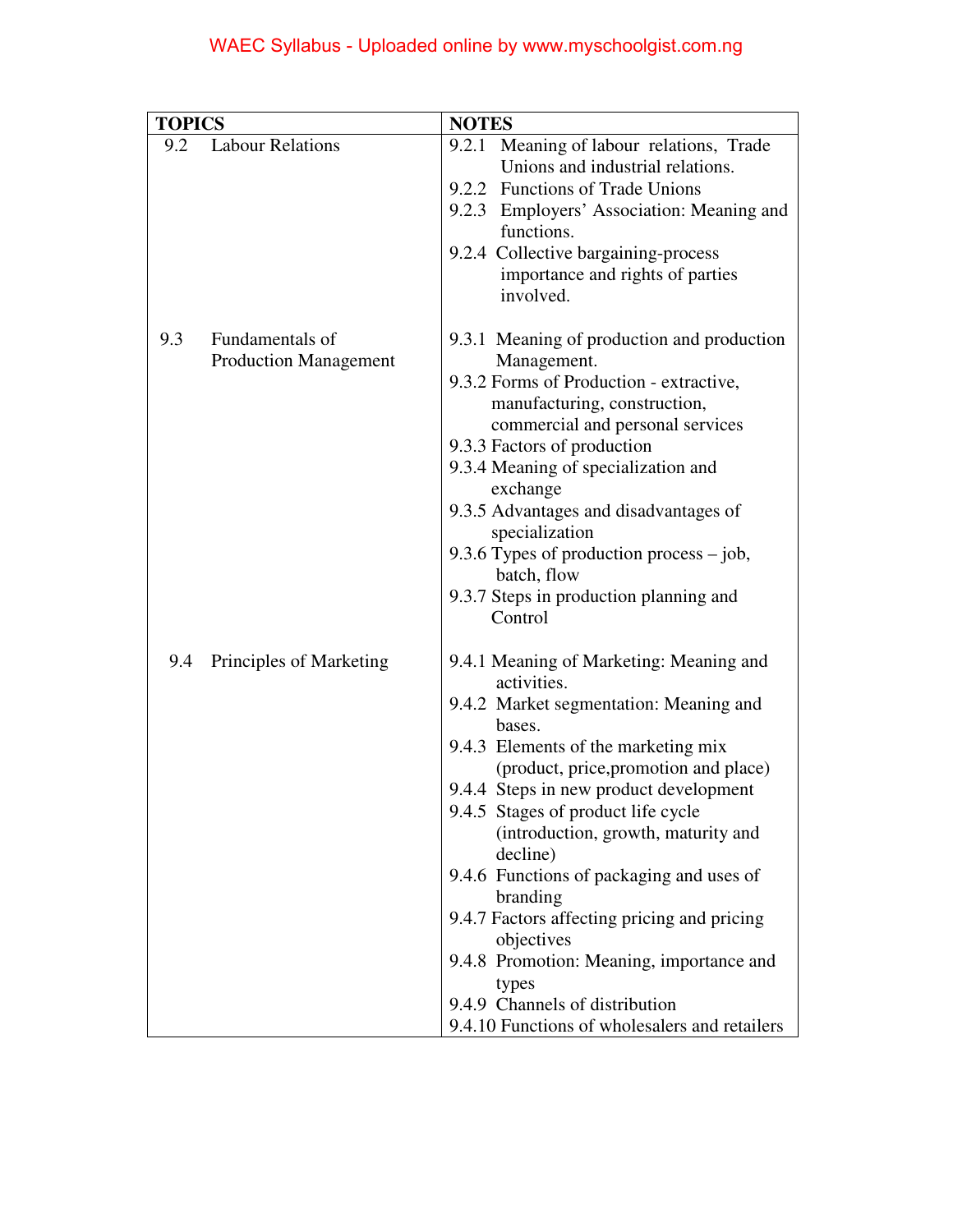| <b>TOPICS</b>                                         | <b>NOTES</b>                                                                                                                                                                                                                                                                                                                              |  |
|-------------------------------------------------------|-------------------------------------------------------------------------------------------------------------------------------------------------------------------------------------------------------------------------------------------------------------------------------------------------------------------------------------------|--|
| 9.5 Electronic Commerce                               | 9.5.1<br>e-commerce: Meaning and                                                                                                                                                                                                                                                                                                          |  |
| (e-Commerce)                                          | importance.                                                                                                                                                                                                                                                                                                                               |  |
|                                                       | 9.5.2<br>Meaning of Business Finance.                                                                                                                                                                                                                                                                                                     |  |
| 9.6 Business Finance                                  | 9.6.1<br>Short-term and long-term sources of<br>finance                                                                                                                                                                                                                                                                                   |  |
|                                                       | 9.6.2 Government lending programmes;<br>Venture capital fund                                                                                                                                                                                                                                                                              |  |
| 10.<br><b>ENTREPRENEURSHIP</b>                        |                                                                                                                                                                                                                                                                                                                                           |  |
| <b>AND SMALL BUSINESS</b><br>Entrepreneurship<br>10.1 | 10.1.1 Meaning of entrepreneurship<br>10.1.2 Role of entrepreneurs<br>10.1.3 Characteristics of an entrepreneur<br>10.1.4 Content of business plan<br>10.1.5 Reasons for business successes and<br>failures<br>10.1.6 Record Keeping: Meaning,<br>importance and types.<br>10.1.7 Time Management: Meaning,<br>importance and techniques. |  |
| 10.2<br><b>Small Business</b>                         | 10.2.1 Small businesses: Meaning and<br>categories<br>10.2.2 Procedures in the formation of small<br>businesses<br>10.2.3 Importance of small businesses in the<br>economy<br>10.2.4 Challenges of small businesses<br>10.2.5 Role of government in promoting<br>small businesses<br>10.2.6 Ways of sustaining an established<br>business |  |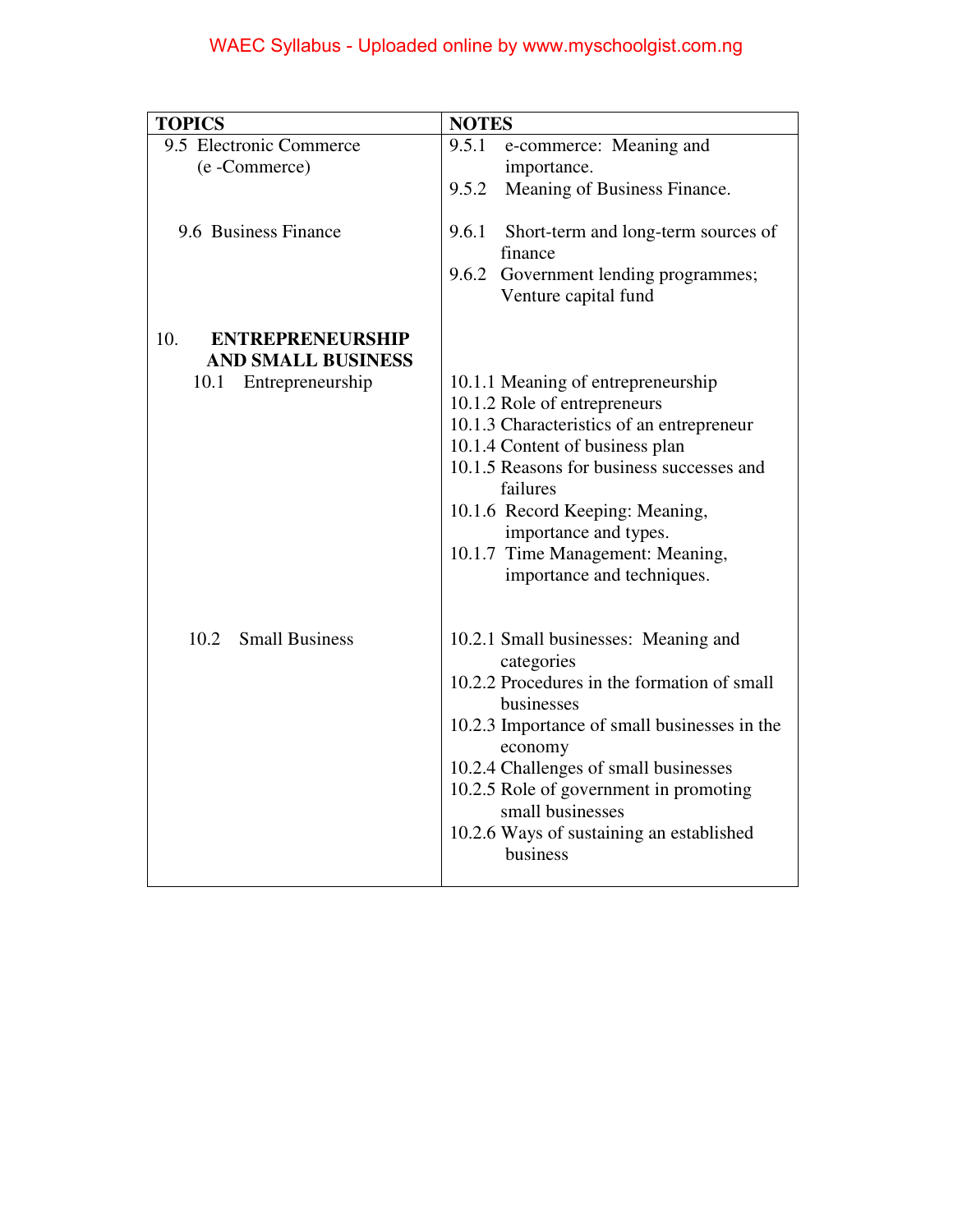### **SUGGESTED READING LIST**

| NAME                                                           | <b>PUBLISHER</b>                                             | TITLE                                             |
|----------------------------------------------------------------|--------------------------------------------------------------|---------------------------------------------------|
| Ansah, J.K.                                                    | Wilas Press Ltd                                              | Introduction to<br><b>Business</b><br>Management  |
| Attieku, B, Marfo-Yiadom, E<br>Dorkey, T and Tekyi, K.         | <b>Smartline Limited</b>                                     | <b>Business</b><br>Management                     |
| Boachie-Mensah, F.O.                                           | Woeli Publishing<br><b>Services</b>                          | <b>Essentials of</b><br>Management                |
| Browne, D., Barass, M.,<br>W., Dransfield, R and<br>Needham D. | <b>Heinemann Education</b><br>Publishers                     | <b>Business</b><br><b>Studies</b><br>for AS Level |
| Buckley, M. Brindley, B.<br>and Greenwood, M.S,                | Longman Group                                                | <b>Business Studies</b>                           |
| Callaghan, P (ed).                                             | Sunderhid Tyre and<br>Wear                                   | <b>Business</b><br>Advanced<br>Level              |
| Carysforth, C and Neild, M                                     | <b>Heinemann Education</b><br>Publishers                     | Intermediat<br><b>Business</b>                    |
| Danks, S.                                                      | DP Publication                                               | Advanced<br><b>Business</b><br><b>Studies</b>     |
| Du Toit, G S, Erasmus, B G,<br>and Strydom, J W,               | <b>Oxford University</b><br>Press South Africa<br>Management | Introduction to<br><b>Business</b>                |
| Fardon, M. (ed)                                                | Osborne Books<br>Limited                                     | Business Studies,                                 |
| Needham, D. and Dransfield, R.                                 | <b>Stanley Thornes</b>                                       | Business Studies,                                 |